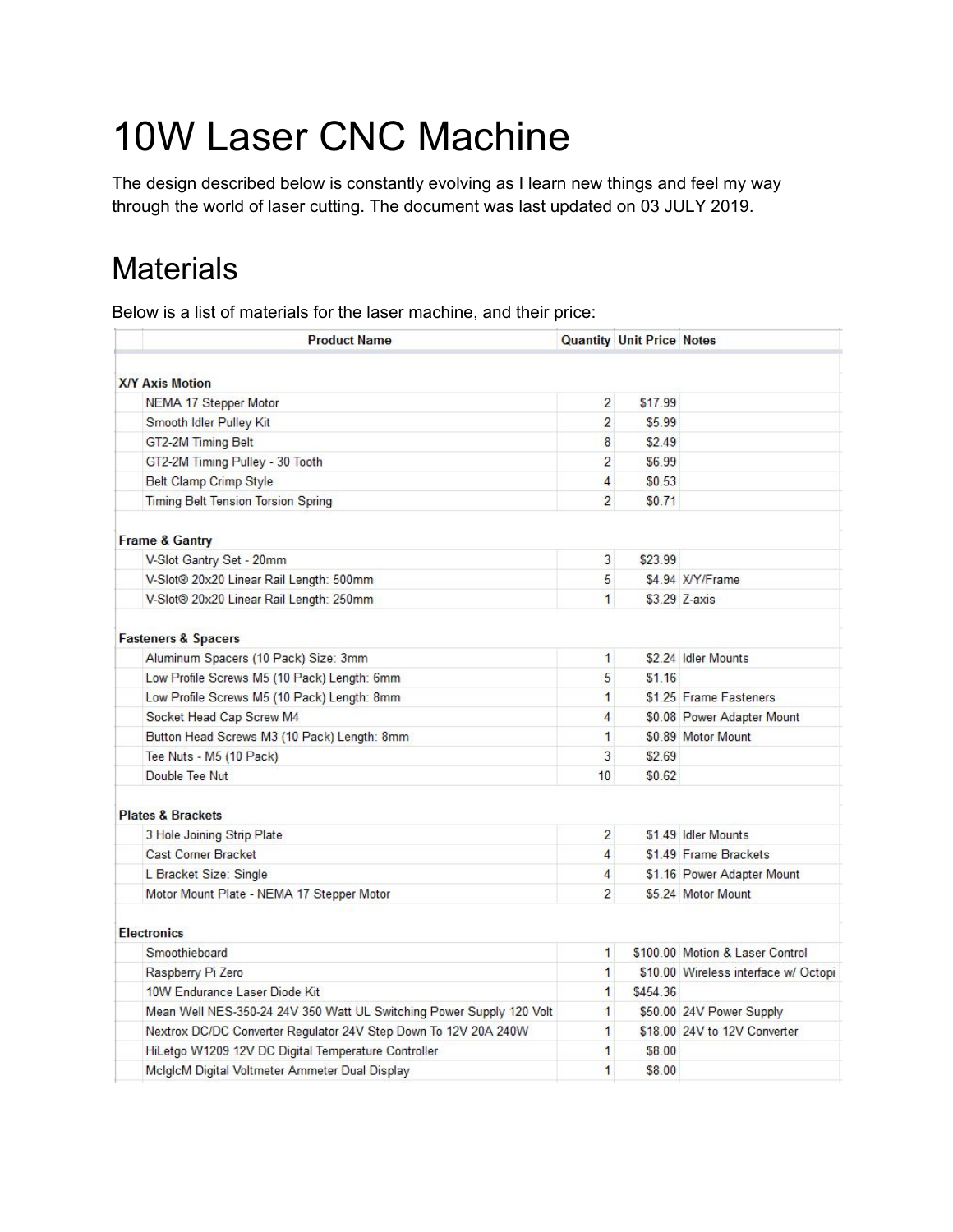## Equipment

Allen wrenches and pliers were needed for assembling the frame and gantry. A soldering iron and multimeter were used for electronics. A 3d printer was used to design and build custom parts, especially for the laser mount and feet for the frame.

## Machine

The machine was designed using [Autodesk](https://www.autodesk.com/products/fusion-360/overview#banner) Fusion 360, using parts from [OpenBuilds](https://openbuildspartstore.com/) Parts [Store](https://openbuildspartstore.com/). Emphasis was put on simplicity and cost.

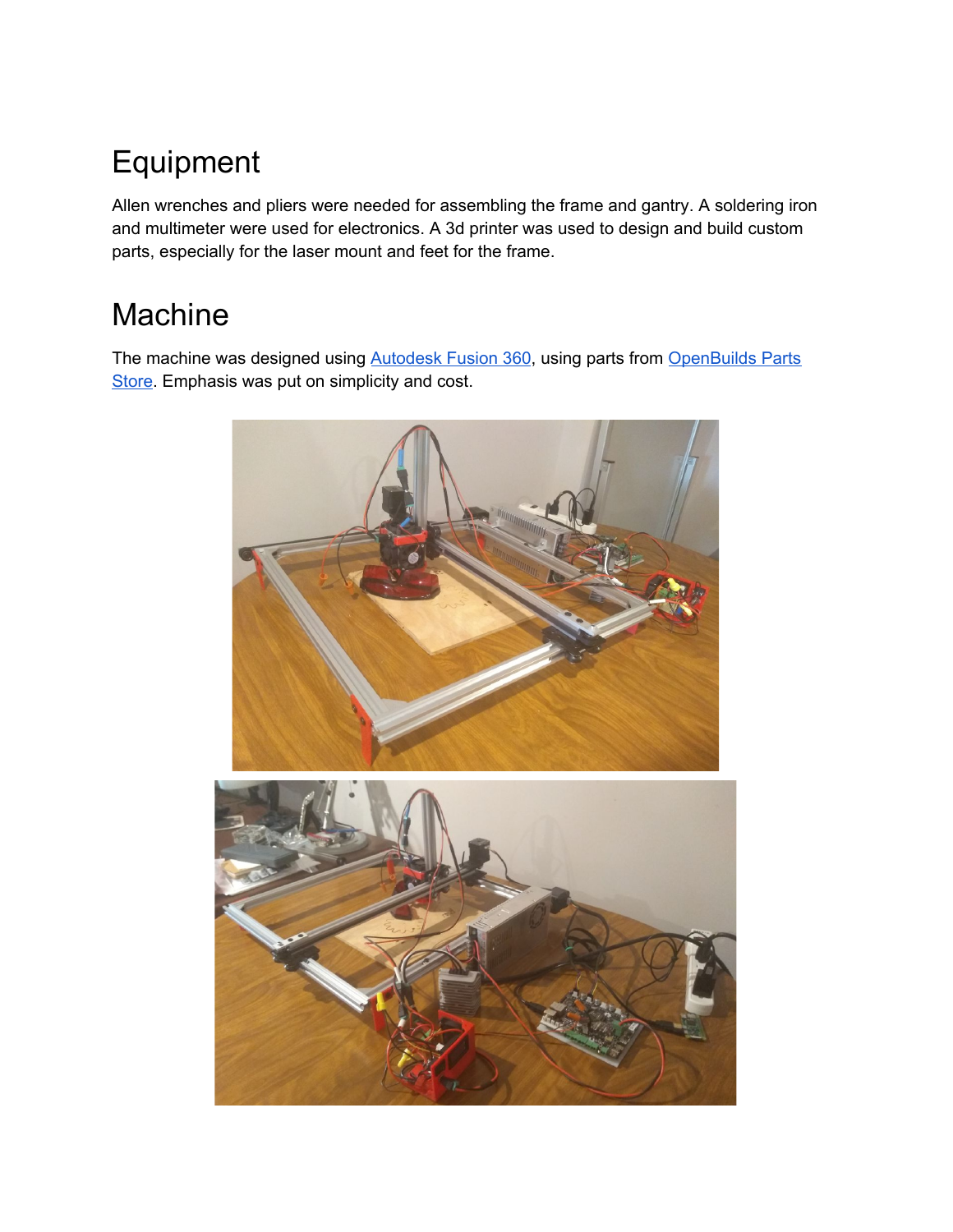#### Frame & Gantry

The frame is built using 20mm extruded aluminum with an OpenBuild's V-Slot profile. The profile of the V-Slot is made to work as a track for OpenBuild's V-Wheels and allows for it to double as both a track for the gantry carts and as part of the frame. The frame is held together by four corner brackets to keep the sides orthogonal. Mounted on the left side of the machine are the Y-axis motor and idler pulley. The feet of the frame were 3D printed and attached to the corners. <sup>1</sup> The total cutting area of the laser CNC machine is approximately 360mm by 360mm.



*The Y-Axis and frame.*

The gantry is the part of the machine that will carry the laser. The frame acts as the gantry's Y-axis and the gantry is the X-axis. The gantry's X-axis track also utilizes the V-Slot extruded aluminum, and rests on two gantry carts that slide along the frame's Y-axis. A third gantry cart is used for movement along the X-axis, to which the laser diode will be attached.

<sup>&</sup>lt;sup>1</sup> This is a work in progress. The frame's feet design is likely to change as the design is improved.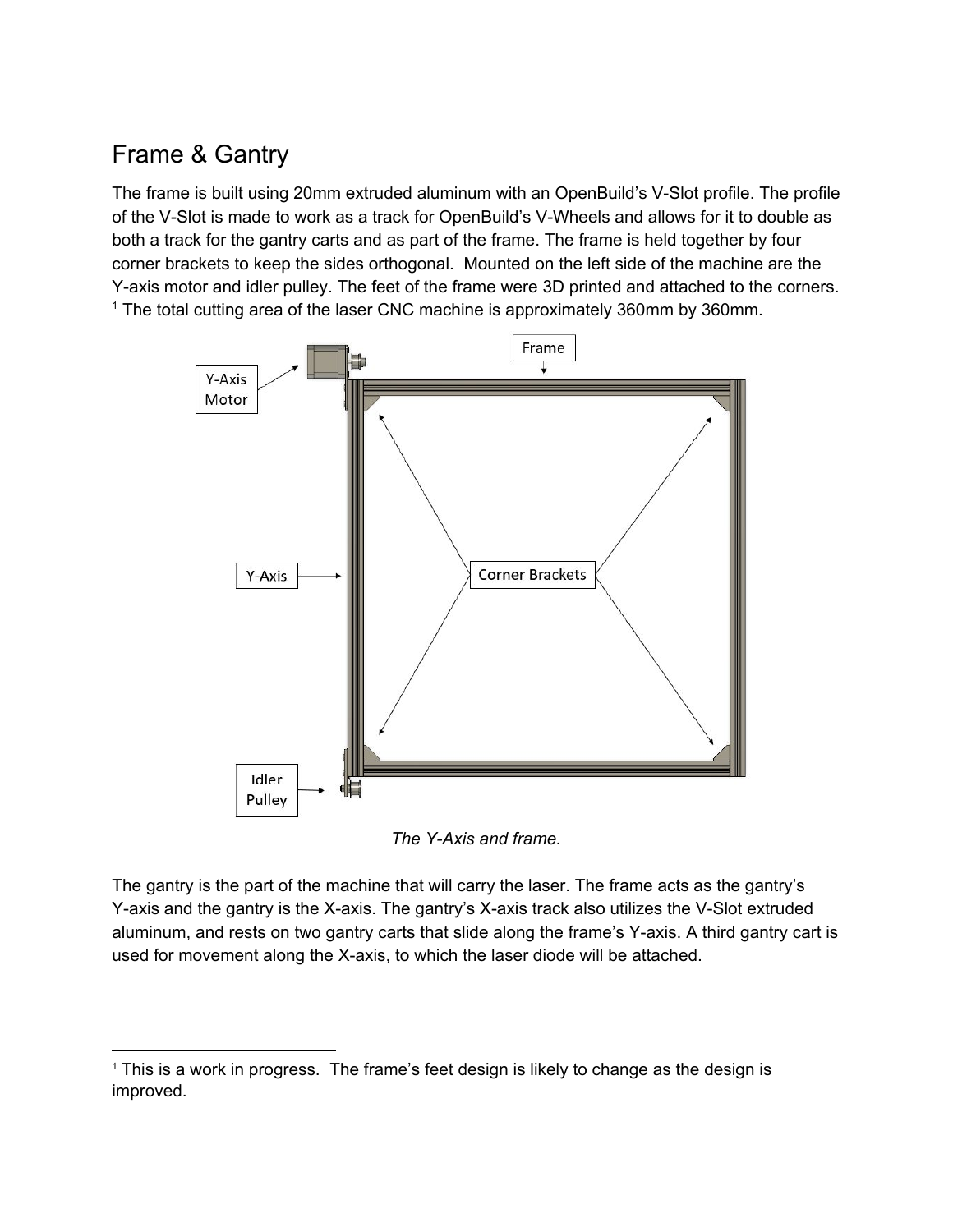

X and Y axis assembly. The gantry rests on two carts that slide along the Y-axis. A third gantry *cart is used along the X-axis.*

A Z-axis has not been designed yet, but I plan on designing a manually controlled height adjustment, primarily used for focusing the laser for different material thicknesses and lense focal lengths.

#### Motion

The gantry is controlled by two NEMA-17 stepper motors, one for each axis. The motors turn 1.8°/step and drive a 30-tooth 2mm pitch timing pulley. The pulleys are connected to a gantry carts via timing belts running along the V-Slot channel and is looped to the underside of the channel using an idler pulley. Springs were added to the belts to keep the tension constant.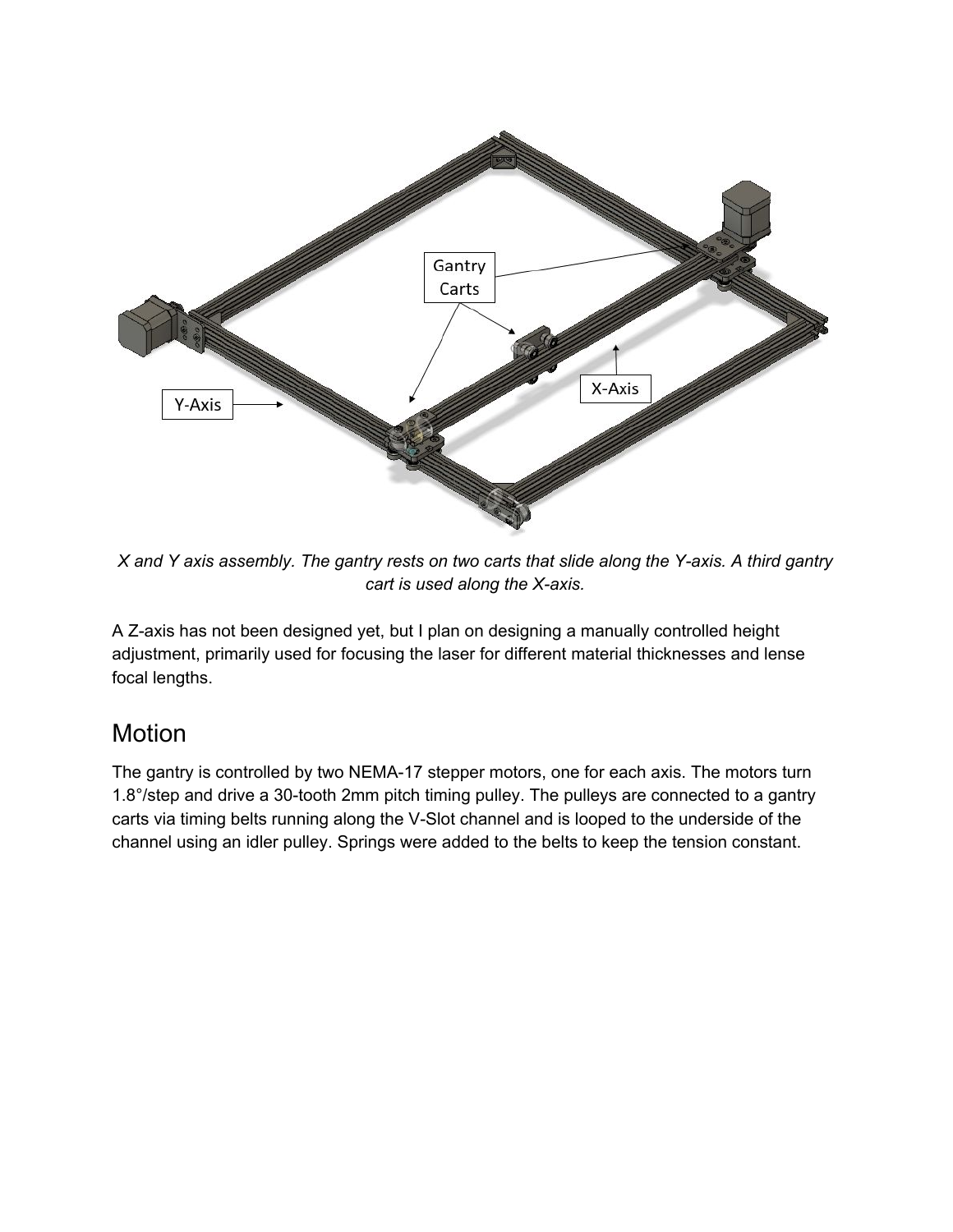

*Stepper motors turn the timing belt that is connected to the gantry cart and returned via an idler pulley.*

The parameters for the stepper motors and timing pulley, combined with 1/16th micro-stepping (from the Smoothieboard), produce 200 steps per mm, giving a theoretical resolution of 18.75 microns. This is given by the equation:

*steps per mm* = ((360 / *degrees per step*) \* *microstepping*) / (*pitch* \* #*teeth*)  $= ((360/1.8) * 16)/(2 * 30) = 53.3$  *steps per mm* 

### **Electronics**

The electronics for the CNC machine consist of a Smoothieboard for motion and laser control, a Raspberry Pi Zero for a wireless interface to the Smoothieboard, NEMA-17 stepper motors, an Endurance Laser 10W kit, and various power converters for all of the electronic components.



*General wiring diagram for the entire machine.*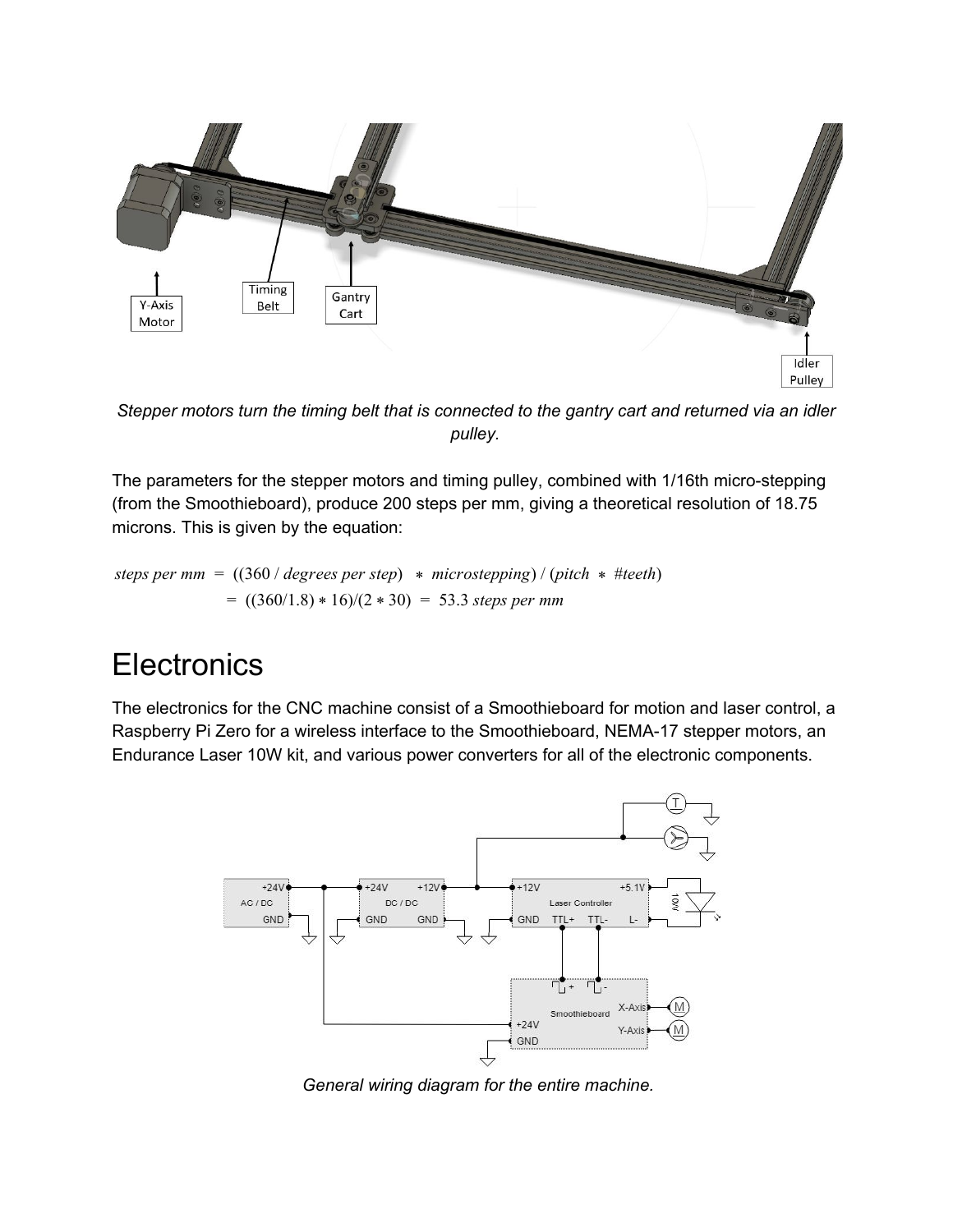#### Power

The main power source is a 24V 350W AC/DC converter. 24V was chosen since the NEMA-17 steppers are rated for 24V and it is generally considered best to run them at their maximum voltage rating. This worked out well since the Smoothieboard can also run off of 24V. The laser kit requires 12V to power the laser, thermometer, and fans for cooling, so a 24V-to-12V, 240W DC converter is used to power the laser and its peripherals.

#### Smoothieboard

The [Smoothieboard](http://smoothieware.org/) was chosen as the primary controller for the machine. It is well suited for controlling both the motion and power levels for the laser.

#### Motion Control

Motion control is very simple. The Smoothieboard is equipped with several A5984 stepper drivers with output pins that match the NEMA-17 motors. This machine only requires two motors for each axis.

#### Laser Control

Endurance lasers are controlled through the MO1 board's Transistor-Transistor-Logic (TTL) that needs to be controlled through a Pulse-Width-Modulation (PWM) signal. On the Smoothieboard, there are many PWM pins that are capable of controlling the TTL on the MO1 board. Simply modify the laser-module settings within Smoothieboard's config file to the appropriate pin (See the Smoothieboard Settings section in the Appendix).

The Endurance Laser 10W kit came with all the necessary components to control the laser via a 12V power and a TTL signal. The 12V is converted to 5.1V (with high amperage) to power the laser through a DC to DC buck converter. A zener diode is attached to the 5.1V output to protect the laser diode. Also shown is how to wire the Volt/Amp meter that will measure the voltage and current running through the laser. There is also a switch that can toggle between TTL-control and full-power for the laser.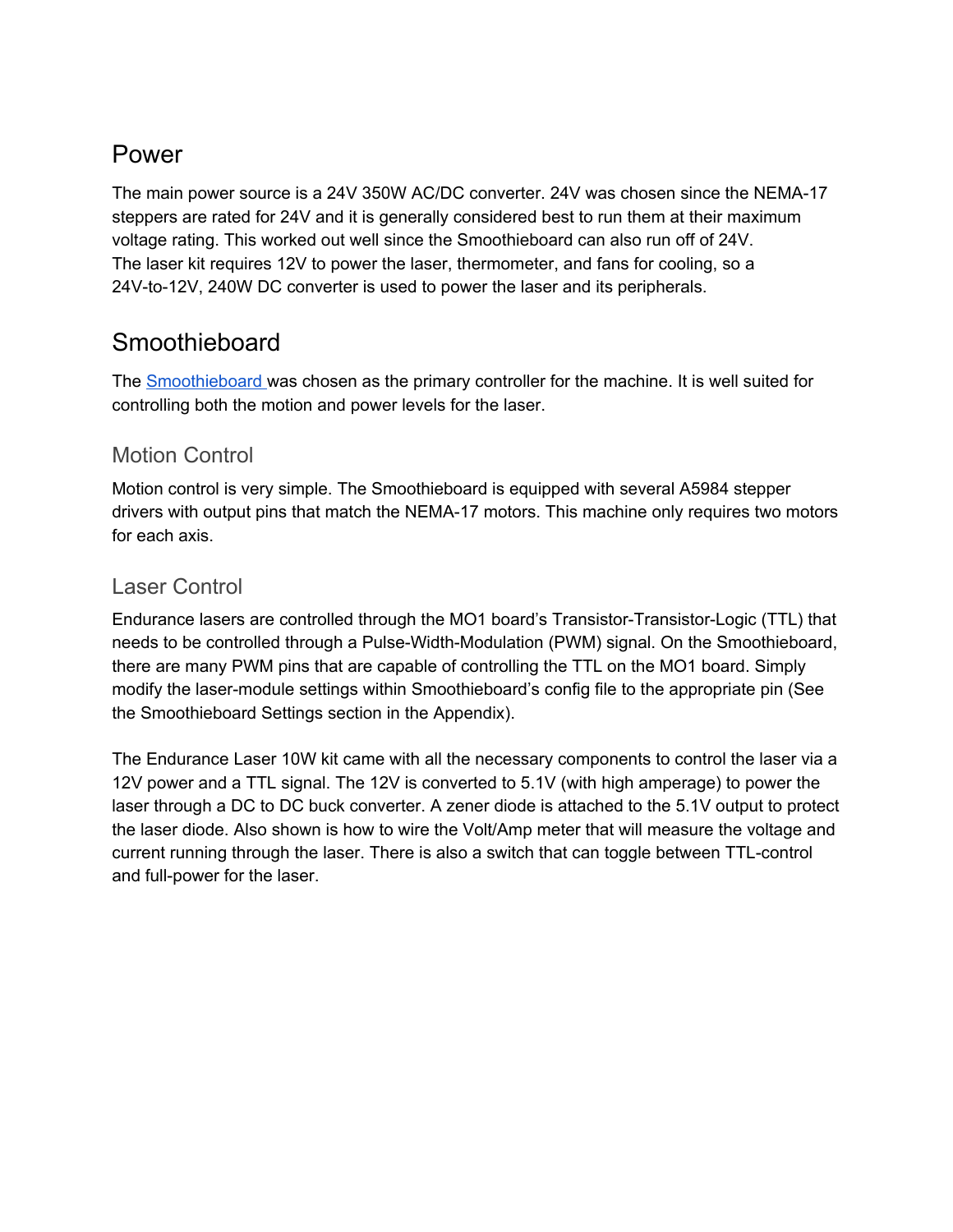

*More detail on the Laser Controller.*

The MO1 board enables transistor-transistor logic (TTL) for controlling the laser's power. The TTL signals are attached to the Smoothieboard's PWM output which is optically isolated from the high-current power of the mosfet - which protects the logic circuits of the Smoothieboard.



*Wiring diagram for the MO1 board.*

#### Raspberry Pi

The Raspberry Pi Zero W is used as a wireless interface to the Smoothieboard, used to give commands to the laser and upload files for cutting and engraving. The Pi uses a typical 5V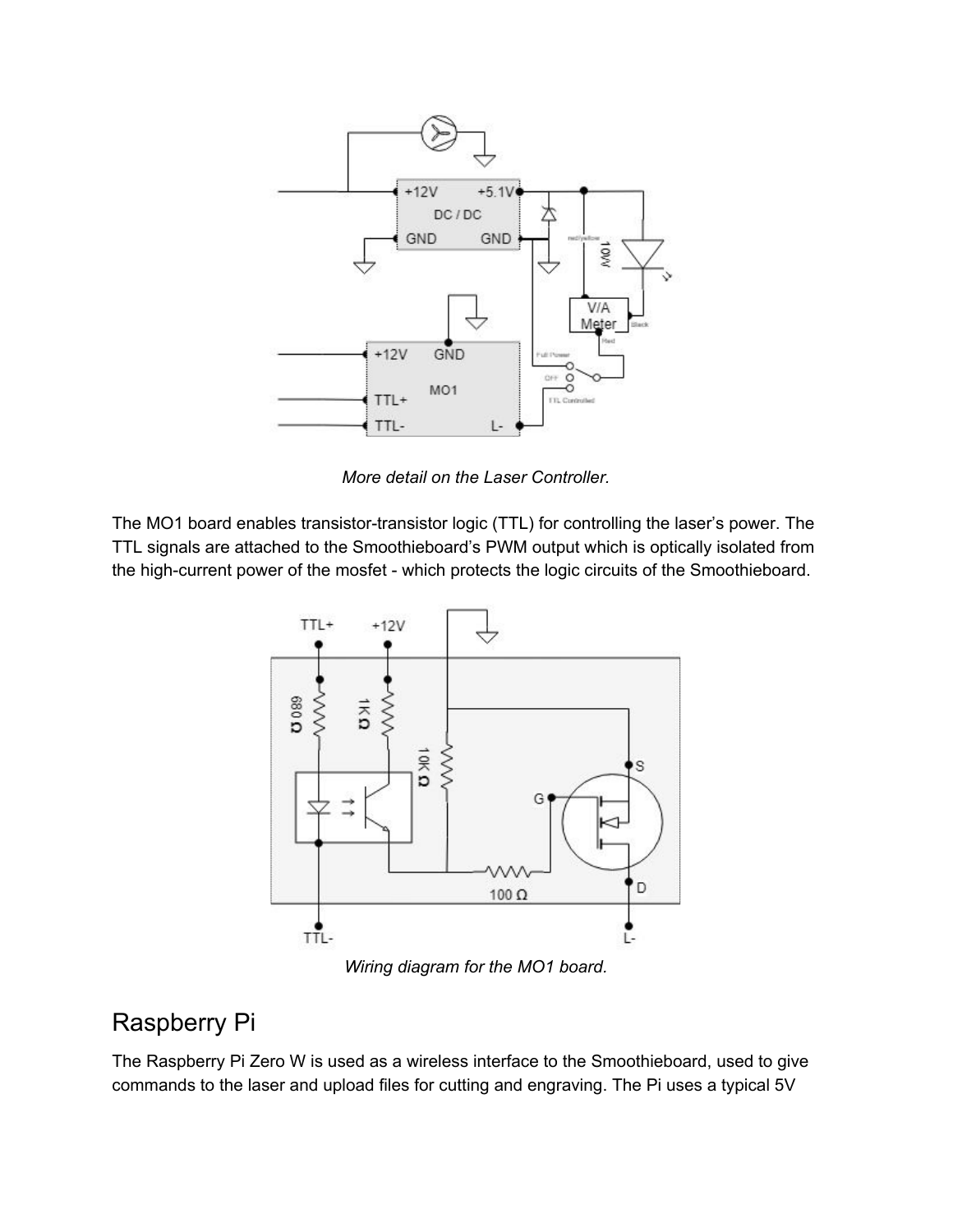phone charger for power, and a micro USB-B to USB-B cord to interface with the Smoothieboard's serial interface.

#### User Interface

The Raspberry Pi is flashed with an image called [OctoPi.](https://octoprint.org/download/) OctoPi contains a web server called OctoPrint that is primarily used for 3D printers but can easily be used to control a milling machine or laser. OctoPrint already has the required software to interface with the Smoothieboard's serial interface. Among other capabilities, OctoPrint can jog the machine, load and cut files, and even accept manual g-code commands. It made for an easy, (almost) plug-and-play user interface for the laser.

## Future Improvements

The machine is still a work in progress and I have many improvements planned.

- Include a manual Z-axis adjustment for coarse & fine focusing of the laser
- Add an air-assist system.
- Possibly add a slave motor to the other Y-axis rail. This will depend on more testing of the laser to make sure it doesn't suffer from hysteresis due to the motor "dragging" the second Y-axis.
- Upgrading the MO1 board to the MO2 board (when it is released) for the added protection it provides.
- Move the 5.1V buck converter to the laser mount to reduce voltage drop
- Create a cutting bed for the laser
- Add a camera to the Pi Zero. OctoPrint has a webcam interface that would allow me to view the laser cutting.
- Add end-stops. For now they are not necessary as I will never leave the laser unattended. The Smoothieboard is already designed to use them, so integrating them will not be difficult.

## Appendix

#### Smoothieboard Settings

The Smoothieboard's config file is really where all the magic happens. Here I will post the relevant settings for both motor control and laser control.

```
→ ##Stepper module configuration
```

```
→ Alpha steps per mm 53.33 # Steps per mm for alpha ( X ) stepper
```